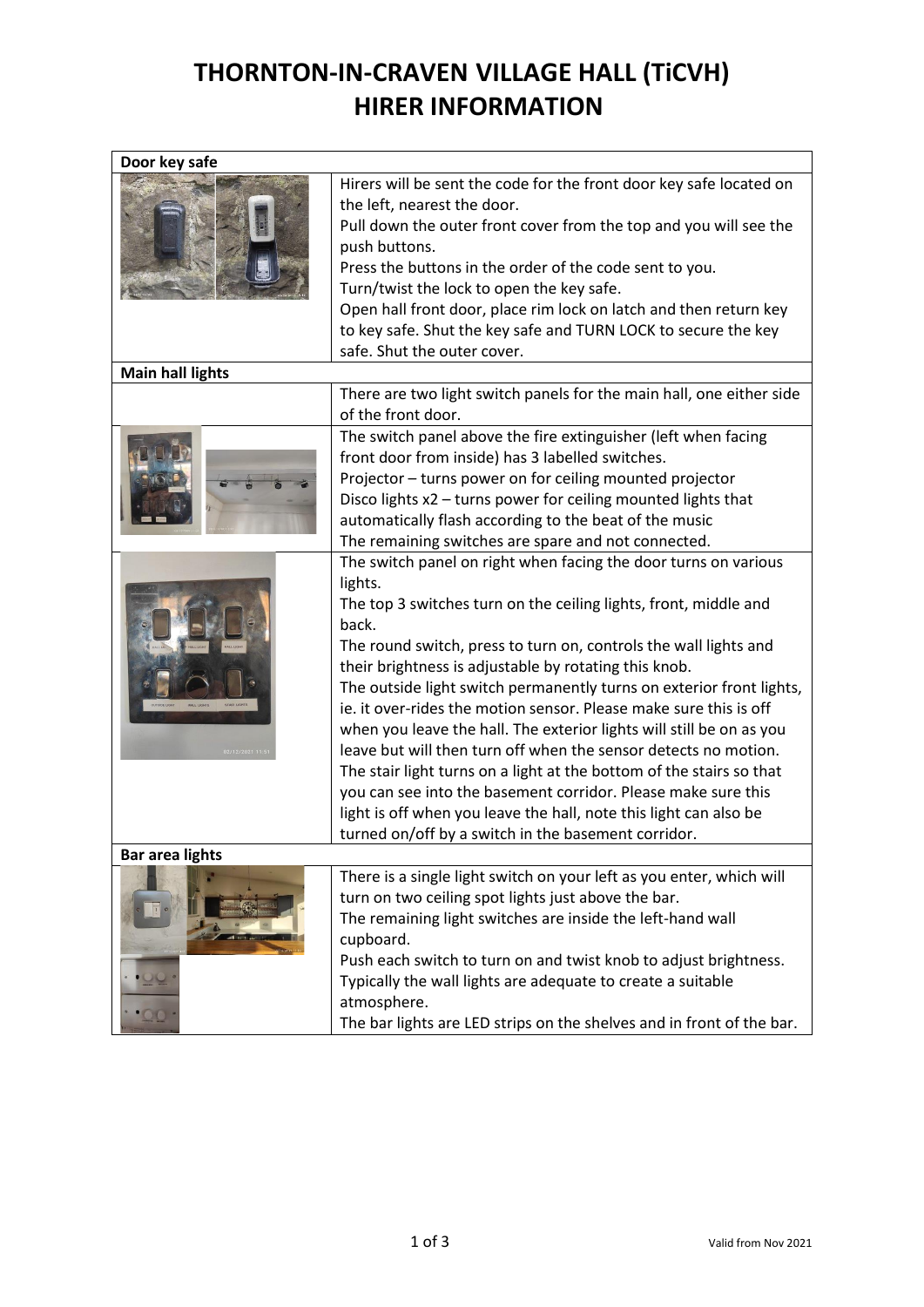## **THORNTON-IN-CRAVEN VILLAGE HALL (TiCVH) HIRER INFORMATION**

| <b>Ceiling Projector</b>  |                                                                                                                                                                                                                                                                                                                                                                                                                                                                                                                                                                                                                                                                                                                                                                                                             |  |
|---------------------------|-------------------------------------------------------------------------------------------------------------------------------------------------------------------------------------------------------------------------------------------------------------------------------------------------------------------------------------------------------------------------------------------------------------------------------------------------------------------------------------------------------------------------------------------------------------------------------------------------------------------------------------------------------------------------------------------------------------------------------------------------------------------------------------------------------------|--|
|                           | There are 2 panels at the front and rear of the hall where a device<br>can be connected to the projector by cable using HDMI or VGA.<br>The projector is first turned by a switch on the light panel by the<br>door.<br>It will be in standby so the projector remote must be used to turn<br>on. Aim the remote at the projector when standing at the front of<br>the hall and press the red top left button. The LED on the<br>projector should turn green and it will take a few seconds for the<br>screen to appear on the wall. Normally the projector automatically<br>finds the connected device.<br>When finished use the remote to put the projector in standby by<br>pressing the top right off button. Do not switch off at the wall until<br>it has cooled down and in standby with orange LED. |  |
| <b>Bar TV</b>             |                                                                                                                                                                                                                                                                                                                                                                                                                                                                                                                                                                                                                                                                                                                                                                                                             |  |
|                           | The TV remote is kept in the bottom drawer behind the bar.<br>Use the red standby button to turn on/off. The TV is connected to<br>the WiFi and can also be connected via Bluetooth. The TV also<br>receives broadcasts from Freesat.<br>The hall has no accounts associated with any TV/movie streaming<br>services.                                                                                                                                                                                                                                                                                                                                                                                                                                                                                       |  |
| <b>WiFi</b>               |                                                                                                                                                                                                                                                                                                                                                                                                                                                                                                                                                                                                                                                                                                                                                                                                             |  |
|                           | The hall has its own WiFi network and the password will be<br>provided if necessary.                                                                                                                                                                                                                                                                                                                                                                                                                                                                                                                                                                                                                                                                                                                        |  |
| <b>Music streaming</b>    |                                                                                                                                                                                                                                                                                                                                                                                                                                                                                                                                                                                                                                                                                                                                                                                                             |  |
|                           | The hall has large ceiling speakers in the main hall with additional<br>rear speakers for playing loud music for events such as discos.<br>The bar area has a sound bar below the TV suitable for watching<br>sports etc.<br>A tablet is available to use the hall's Spotify account to stream<br>music separately to the hall or bar, or both rooms. Hirers can<br>either use their own Spotify account or import playlists into the                                                                                                                                                                                                                                                                                                                                                                       |  |
|                           | hall's account on this tablet.<br>Alternatively music can be streamed from other devices that                                                                                                                                                                                                                                                                                                                                                                                                                                                                                                                                                                                                                                                                                                               |  |
|                           | connect to the WiFi by selecting the hall's system in devices.                                                                                                                                                                                                                                                                                                                                                                                                                                                                                                                                                                                                                                                                                                                                              |  |
| Retractable stair barrier |                                                                                                                                                                                                                                                                                                                                                                                                                                                                                                                                                                                                                                                                                                                                                                                                             |  |
|                           | Two retractable stair barriers can be used to prevent small<br>children either leaving the main hall by the front door or down the<br>stairs.<br>The barrier is pulled and extended, clipped onto the top and<br>bottom brackets and then secured by turning the knob.<br>Check that the barrier is secured and rigid by pressing against it.                                                                                                                                                                                                                                                                                                                                                                                                                                                               |  |